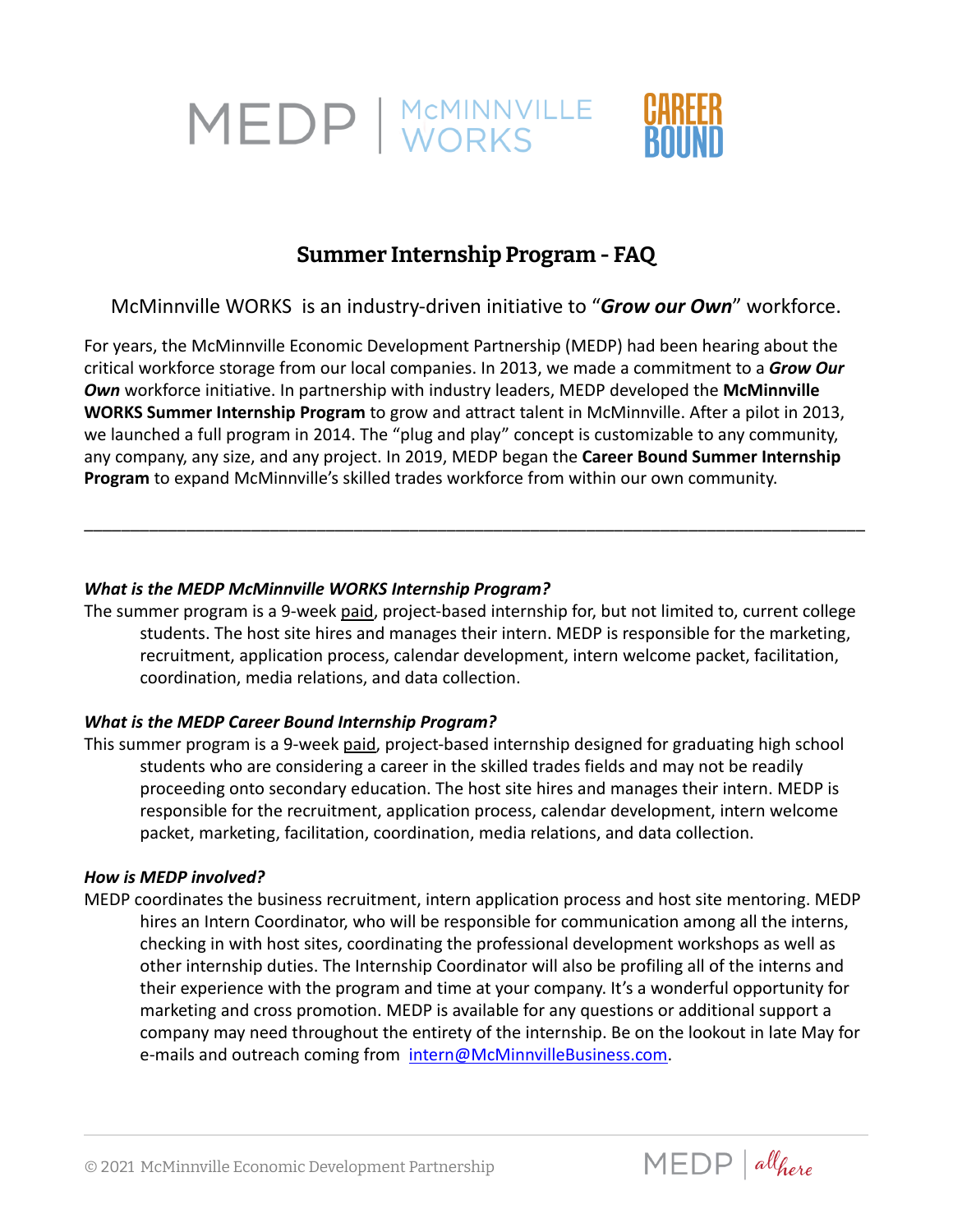

#### *Where are the interns coming from?*

Interns are recruited from all over the area, including but not limited to all area high schools, Linfield College, Chemeketa Community College, George Fox University, PCC, OSU, UO, and others throughout the west and U.S. via the Handshake platform. Interns are not required to be in school. Most companies do require the intern to be 18 by the time the program begins.

#### *How does a company hire an intern?*

This internship is designed to fit the needs of a company AND the interns. MEDP manages the intern application process and assembles the candidate packets. Each company interviews their top choice candidates and hires the intern directly. Ultimately, **hiring an intern is the company's choice;** no host will be forced to hire an intern if there is no one that fits the needs of that company. **All interns must be hired, preferably by May 6.**

#### *What is the Return on Investment (ROI)?*

While the specific ROI will depend on the project parameters and other factors, this internship is designed not only to mentor youth in their career development, but also allows the host sites to complete much-needed projects. We've often heard that it is a "win-win" for both host and intern.

#### *How much will it cost?*

The interns will be paid by the host site *at least* minimum wage for the duration of the 9-week program, which equals approximately \$4,500 (\$12.50 x 40 hours x 9 weeks), as well as be responsible for a \$300 participation fee to cover program administration for the McMinnville WORKS program. The Career Bound program does not have an administration fee at this time. Rate of pay varies by Host Site and position offered.

To note: Oregon State Minimum wage increases July 1, 2022: Non Urban=\$12.50, Standard=\$13.50 and Portland Metro=\$14.75

#### *What does a host site need to provide?*

Hosts provide a project-based work plan designed to allow learning for the intern while filling a business need. The company provides a staff member who is available for guidance and questions as the intern's mentor. Finally, interns need to have a place of their own to land and materials to get their job done (i.e. desk, chair, workbench, computer, equipment, paper, pens, etc. or clear expectations about remote working opportunities).

#### *What is the time commitment?*

The program runs approximately from mid-June to mid-August. These full-time (32-40 hours) internships run the duration of the nine weeks. The intern's hours can be adjusted to a company's specific needs. While the interns will be full-time, there will be a few hours once a week where the interns will not be available to work on projects, *but will still be paid for those*